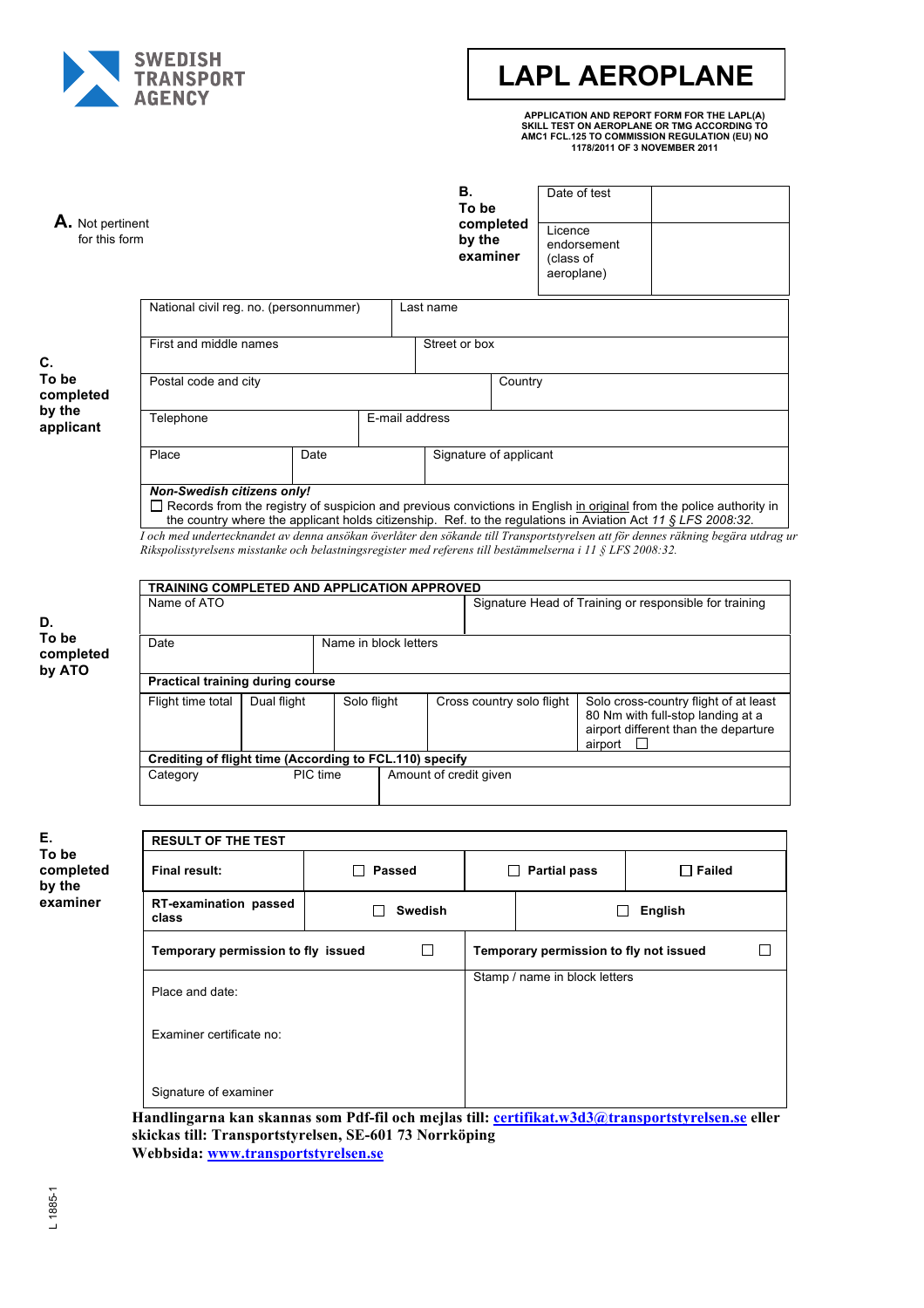□ Technical type course performed <br>
■ Personal identification card  **LAPL written test passed Valid language proficiency Valid LAPL-medical or medical certificate class 1 or 2 Solo flight authorization I hereby declare that I have read the information according to FCL.1015 c and checked all prerequisites for this test Sign (examiner)…………………………………………. F. Before Test**

\* ) = these items may be combined at the discretion of the Examiner. Instructors initials when training **SECTION 1**  msuuciors iniuais when training Pass Fail **PRE-FLIGHT OPERATIONS AND DEPARTURE** Uses of checklist, airmanship, control of aeroplane or TMG by external visual reference, anti/de-icing procedures, etc. apply in all sections. 1.a Pre-flight documentation, NOTAM and weather<br>briefing  $\Box$  $\Box$  $\Box$  $\Box$ 1.b | Mass and balance and performance calculations 1.c | Aeroplane or TMG inspection and servicing  $\Box$  $\Box$ 1.d | Engine starting and after starting procedures.  $\Box$  $\Box$ 1.e Taxiing and aerodrome procedures, pre-take off<br>procedures  $\Box$  $\Box$ 1.f Take-off and after take-off checks  $\Box$  $\Box$  $\Box$ 1.g Aerodrome departure procedures  $\Box$ 1.h | ATC liaison – compliance  $\Box$  $\Box$ Examiners initials

when test section is completed ...

| <b>SECTION 2 GENERAL AIRWORK</b> |                                                                                | Instructors initials when training<br>completed | Pass        | Fail             |
|----------------------------------|--------------------------------------------------------------------------------|-------------------------------------------------|-------------|------------------|
| 2.a                              | ATC liaison – compliance, R/T-procedures                                       |                                                 | ⊏           |                  |
| 2.b                              | Straight and level flight, with speed changes                                  |                                                 | ⊏           |                  |
| 2.c                              | Climbing:<br>i. Best rate of climb<br>ii. Climbing turns<br>iii. Levelling off |                                                 | D<br>Е<br>Г | $\Box$<br>П<br>П |
| 2.d                              | Medium (30° bank) turns, look-out procedures and<br>collision avoidance        |                                                 | Е           |                  |

**G. G.**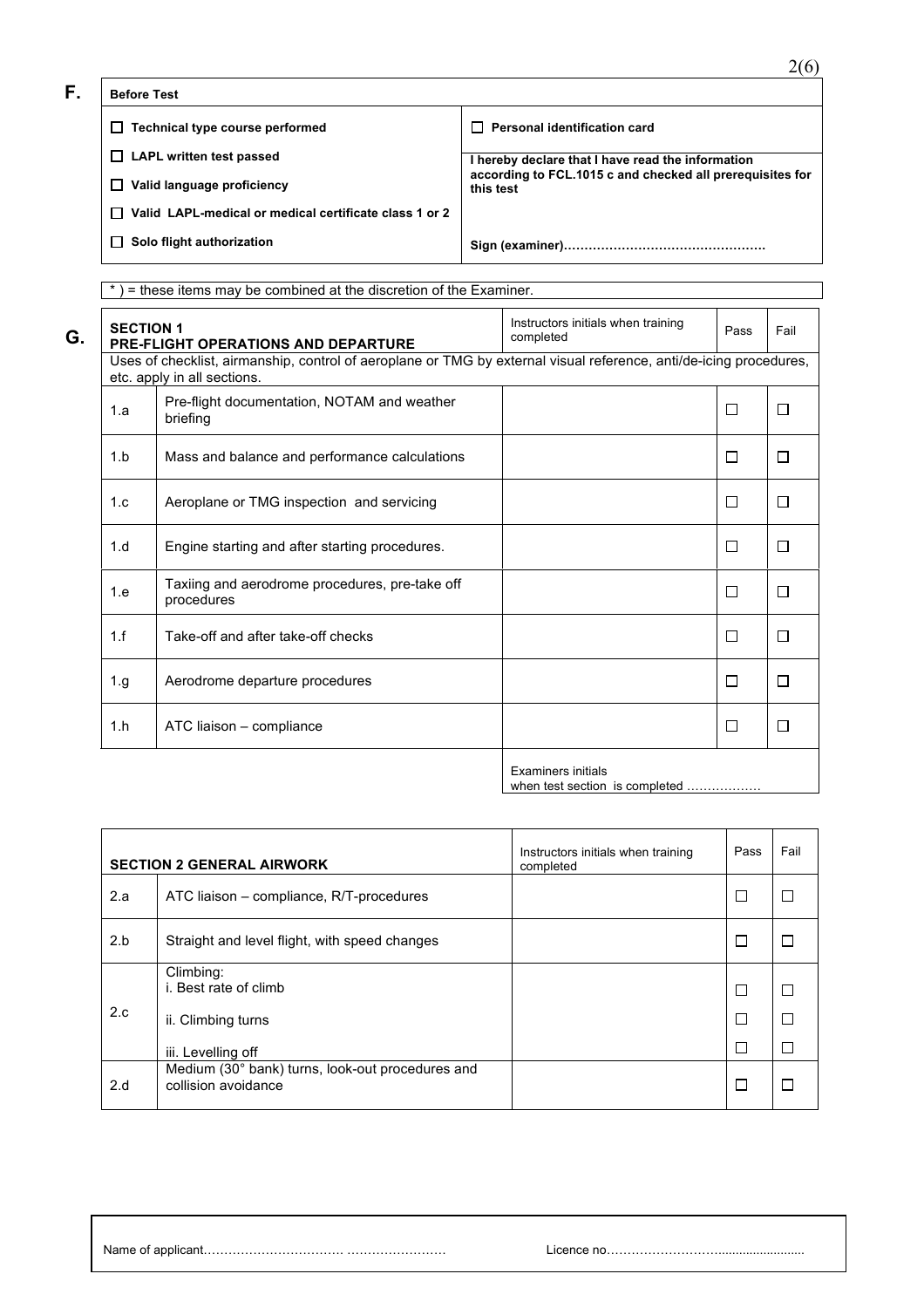| <b>SECTION 2</b><br><b>GENERAL AIRWORK (continued)</b> |                                                                                      | Instructors initials when training<br>completed | Pass                     | Fail   |
|--------------------------------------------------------|--------------------------------------------------------------------------------------|-------------------------------------------------|--------------------------|--------|
| 2.e                                                    | Steep (45° bank) turns                                                               |                                                 | $\Box$                   | $\Box$ |
| 2.f                                                    | Flight at critically low airspeed with and without flaps                             |                                                 | П                        | П      |
|                                                        | Stalling:                                                                            |                                                 |                          |        |
|                                                        | i. Clean stall and recover with power                                                |                                                 | П                        |        |
| 2.g                                                    | ii. Approach to stall descending turn with bank angle<br>20°, approach configuration |                                                 | П                        | П      |
|                                                        | iii. Approach to stall in landing configuration                                      |                                                 | П                        | П      |
| 2.h                                                    | Descending:                                                                          |                                                 |                          |        |
|                                                        | i. With and without power                                                            |                                                 | П                        | П      |
|                                                        | ii. Descending turns (steep gliding turns)                                           |                                                 | $\overline{\phantom{a}}$ |        |
|                                                        | iii. Levelling off                                                                   |                                                 |                          |        |
|                                                        |                                                                                      | <b>Examiners initials</b>                       |                          |        |

when test section is completed ……………

| <b>SECTION 3</b><br><b>EN-ROUTE PROCEDURES</b> |                                                                              | Instructors initials when training<br>completed             | Pass | Fail |
|------------------------------------------------|------------------------------------------------------------------------------|-------------------------------------------------------------|------|------|
| 3.a                                            | Flight plan, dead reckoning and map reading                                  |                                                             | П    |      |
| 3.b                                            | Maintenance of altitude, heading and speed                                   |                                                             | Г    |      |
| 3.c                                            | Orientation, airspace structure, timing and revision of<br>ETAs, log keeping |                                                             | П    |      |
| 3.d                                            | Diversion to alternate aerodrome (planning and<br>implementation)            |                                                             | П    |      |
| 3.e                                            | Flight management (checks, fuel systems and<br>carburettor icing, etc.)      |                                                             | Г    |      |
| 3.f                                            | ATC liaison - compliance                                                     |                                                             | П    |      |
|                                                |                                                                              | <b>Examiners initials</b><br>when test section is completed |      |      |

Name of applicant……………………………. …………………… Licence no……………………….........................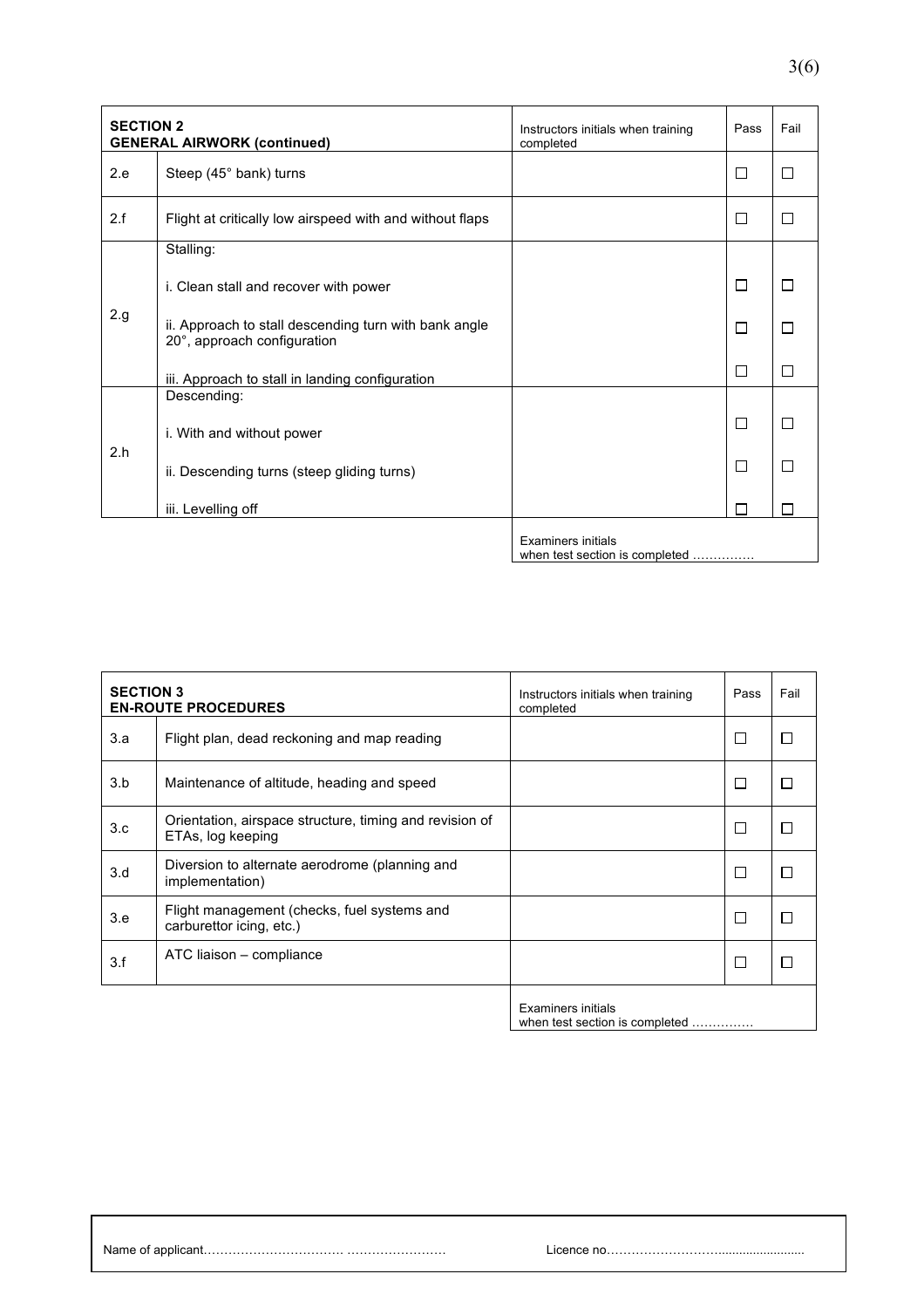| <b>SECTION 4</b><br>APPROACH AND LANDING PROCEDURES |                                                                                            | Instructors initials when training<br>completed | Pass   | Fail   |
|-----------------------------------------------------|--------------------------------------------------------------------------------------------|-------------------------------------------------|--------|--------|
| 4.a                                                 | Aerodrome arrival procedures                                                               |                                                 | $\Box$ | П      |
| 4.b                                                 | Collision avoidance (look-out procedures)                                                  |                                                 | $\Box$ | П      |
| 4.c                                                 | Precision landing (short field landing) and crosswind, if<br>suitable conditions available |                                                 | П      | П      |
| 4.d                                                 | Flapless landing (if applicable)                                                           |                                                 | П      | $\Box$ |
| 4.e                                                 | Approach to landing with idle power                                                        |                                                 | П      | П      |
| 4.f                                                 | Touch and go                                                                               |                                                 | П      | П      |
| 4.g                                                 | Go-around from low height                                                                  |                                                 | П      | П      |
| 4.h                                                 | <b>ATC</b> liaison                                                                         |                                                 | $\Box$ | $\Box$ |
| 4.1                                                 | Actions after flight                                                                       |                                                 | $\Box$ | П      |
|                                                     |                                                                                            | <b>Examiners initials</b>                       |        |        |

when test section is completed ……………

| <b>SECTION 5</b> | <b>ABNORMAL AND EMERGENCY PROCEDURES</b>                | Instructors initials when training<br>completed | Pass   | Fail   |
|------------------|---------------------------------------------------------|-------------------------------------------------|--------|--------|
|                  | This section may be combined with Sections 1 through 4. |                                                 |        |        |
| 5.a              | Simulated engine failure after take-off                 |                                                 | $\Box$ |        |
| 5.b              | * Simulated forced landing                              |                                                 | $\Box$ |        |
| 5.c              | * Simulated precautionary landing                       |                                                 | П      |        |
| 5.d              | Simulated emergencies                                   |                                                 | П      | $\Box$ |
| 5.e              | Oral questions                                          |                                                 | $\Box$ |        |
|                  |                                                         | <b>Examiners initials</b>                       |        |        |

when test section is completed ……………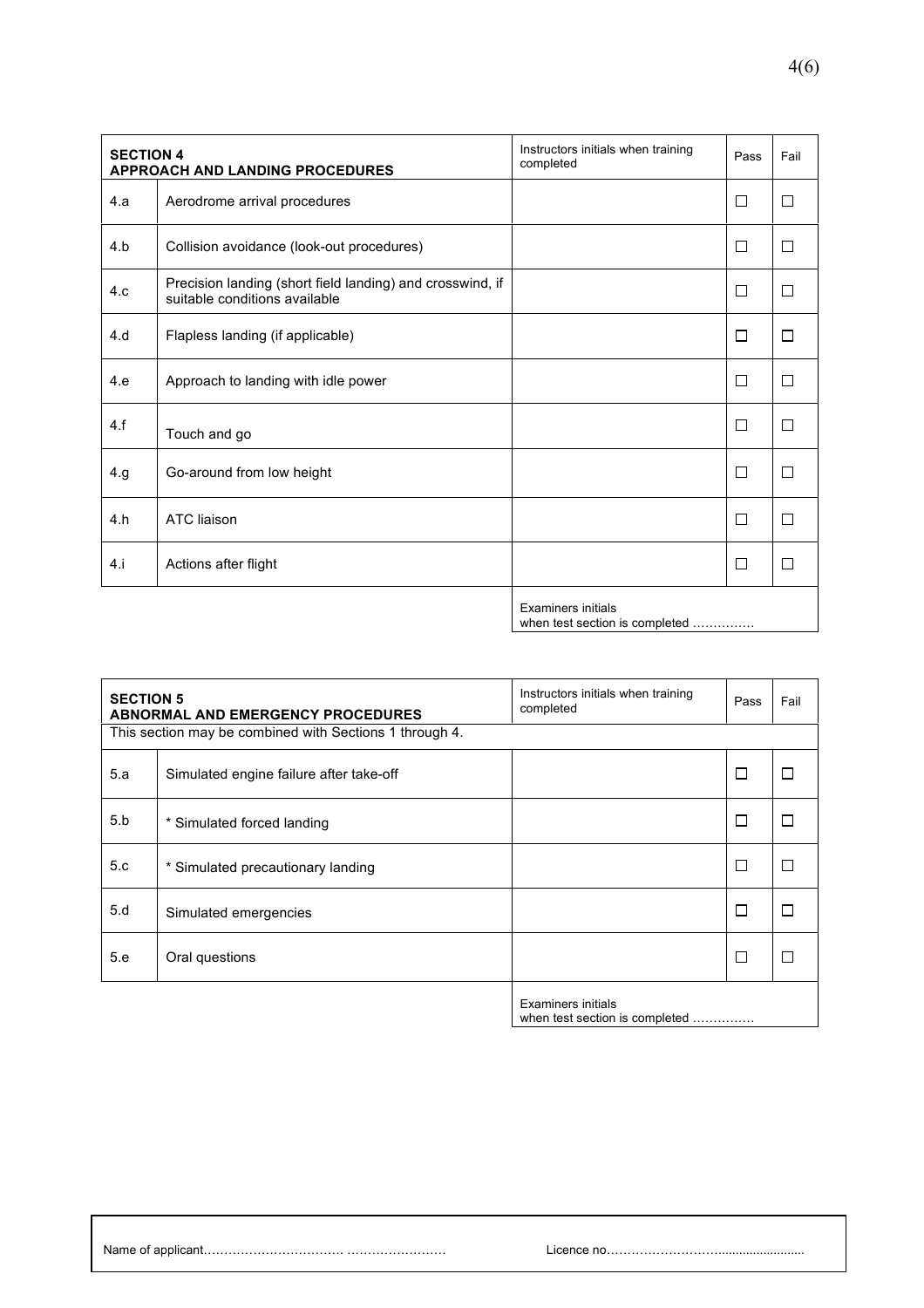**DETAILS OF THE FLIGHT**

| Η. | Registration of a/c          | <b>Block on</b>    | On ground                |
|----|------------------------------|--------------------|--------------------------|
|    | Departure aerodrome          | <b>Block off</b>   | Take-off                 |
|    | <b>Destination aerodrome</b> | <b>Total block</b> | <b>Total flight time</b> |
|    | Type of aircraft             | Pilot in command   |                          |

#### **REMARKS**

| I. | Item no | Comment |
|----|---------|---------|
|    |         |         |
|    |         |         |
|    |         |         |
|    |         |         |
|    |         |         |
|    |         |         |
|    |         |         |
|    |         |         |
|    |         |         |
|    |         |         |
|    |         |         |
|    |         |         |
|    |         |         |
|    |         |         |
|    |         |         |
|    |         |         |
|    |         |         |
|    |         |         |

| J. | ADDITIONAL INFORMATION REGARDING THE TEST |
|----|-------------------------------------------|
|    |                                           |
|    |                                           |
|    |                                           |
|    |                                           |
|    |                                           |
|    |                                           |
|    |                                           |
|    |                                           |
|    |                                           |
|    |                                           |
|    |                                           |
|    |                                           |

**K.** DE-BRIEFING, TAKEN PART OF COMMENTS ABOVE<br>
Signature of applicant

Name of applicant……………………………. …………………… Licence no……………………….........................